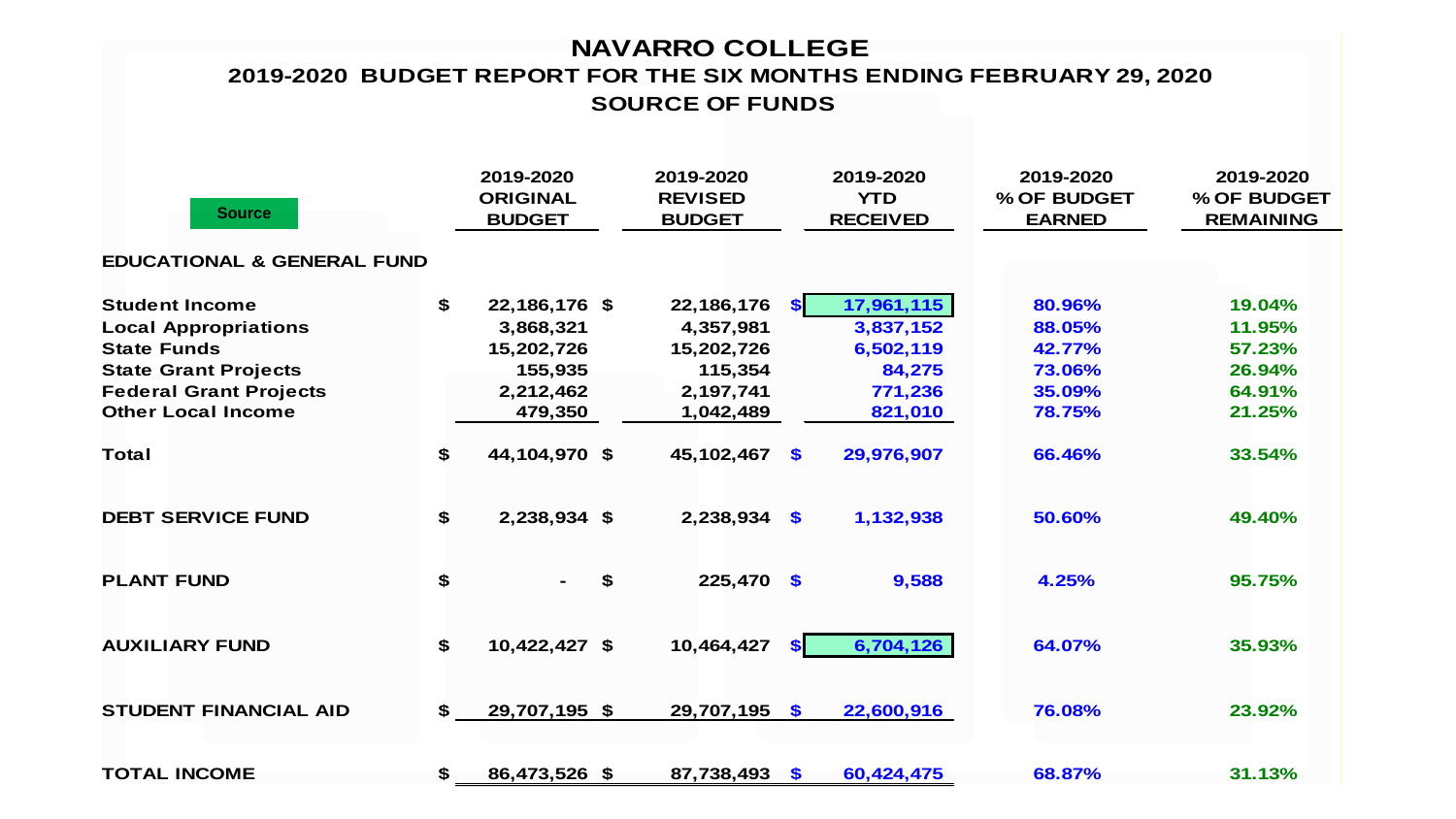# **NAVARRO COLLEGE**

# **2018-2019 BUDGET REPORT FOR THE SIX MONTHS ENDING FEBRUARY 28, 2019**

## **SOURCE OF FUNDS**

| <b>Source</b>                         |    | 2018-2019<br><b>ORIGINAL</b><br><b>BUDGET</b> | 2018-2019<br><b>REVISED</b><br><b>BUDGET</b> |              | 2018-2019<br><b>YTD</b><br><b>RECEIVED</b> | 2018-2019<br>% OF BUDGET<br><b>EARNED</b> | 2018-2019<br>% OF BUDGET<br><b>REMAINING</b> |  |
|---------------------------------------|----|-----------------------------------------------|----------------------------------------------|--------------|--------------------------------------------|-------------------------------------------|----------------------------------------------|--|
| <b>EDUCATIONAL &amp; GENERAL FUND</b> |    |                                               |                                              |              |                                            |                                           |                                              |  |
| <b>Student Income</b>                 | \$ | 23,524,170 \$                                 | 21,998,686                                   | <b>SI</b>    | 17,626,887                                 | 80.13%                                    | 19.87%                                       |  |
| <b>Local Appropriations</b>           |    | 3,929,074                                     | 3,868,321                                    |              | 3,383,745                                  | 87.47%                                    | 12.53%                                       |  |
| <b>State Funds</b>                    |    | 15,968,463                                    | 15,968,463                                   |              | 6,981,973                                  | 43.72%                                    | 56.28%                                       |  |
| <b>State Grant Projects</b>           |    | 875,601                                       | 759,719                                      |              | 448,357                                    | 59.02%                                    | 40.98%                                       |  |
| <b>Federal Grant Projects</b>         |    | 2,027,352                                     | 2,140,455                                    |              | 710,616                                    | 33.20%                                    | 66.80%                                       |  |
| <b>Other Local Income</b>             |    | 531,800                                       | 618,692                                      |              | 322,172                                    | 52.07%                                    | 47.93%                                       |  |
| <b>Total</b>                          | \$ | 46,856,460 \$                                 | $45,354,336$ \$                              |              | 29,473,750                                 | 64.99%                                    | 35.01%                                       |  |
| <b>DEBT SERVICE FUND</b>              | \$ | 2,237,426 \$                                  | $2,237,426$ \$                               |              | 2,239,717                                  | 100.10%                                   | $-0.10%$                                     |  |
| <b>PLANT FUND</b>                     | \$ | \$<br>$\sim$                                  |                                              | \$           | 424                                        | 0.00%                                     | 100.00%                                      |  |
| <b>AUXILIARY FUND</b>                 | \$ | 11,189,544 \$                                 | 10,461,312                                   | $\mathbf{s}$ | 7,335,294                                  | 70.12%                                    | 29.88%                                       |  |
| <b>STUDENT FINANCIAL AID</b>          | \$ | 31,000,460 \$                                 | $31,000,460$ \$                              |              | 24,010,189                                 | 77.45%                                    | 22.55%                                       |  |
| <b>TOTAL INCOME</b>                   | \$ | 91,283,890 \$                                 | 89,053,534 \$                                |              | 63,059,374                                 | 70.81%                                    | 29.19%                                       |  |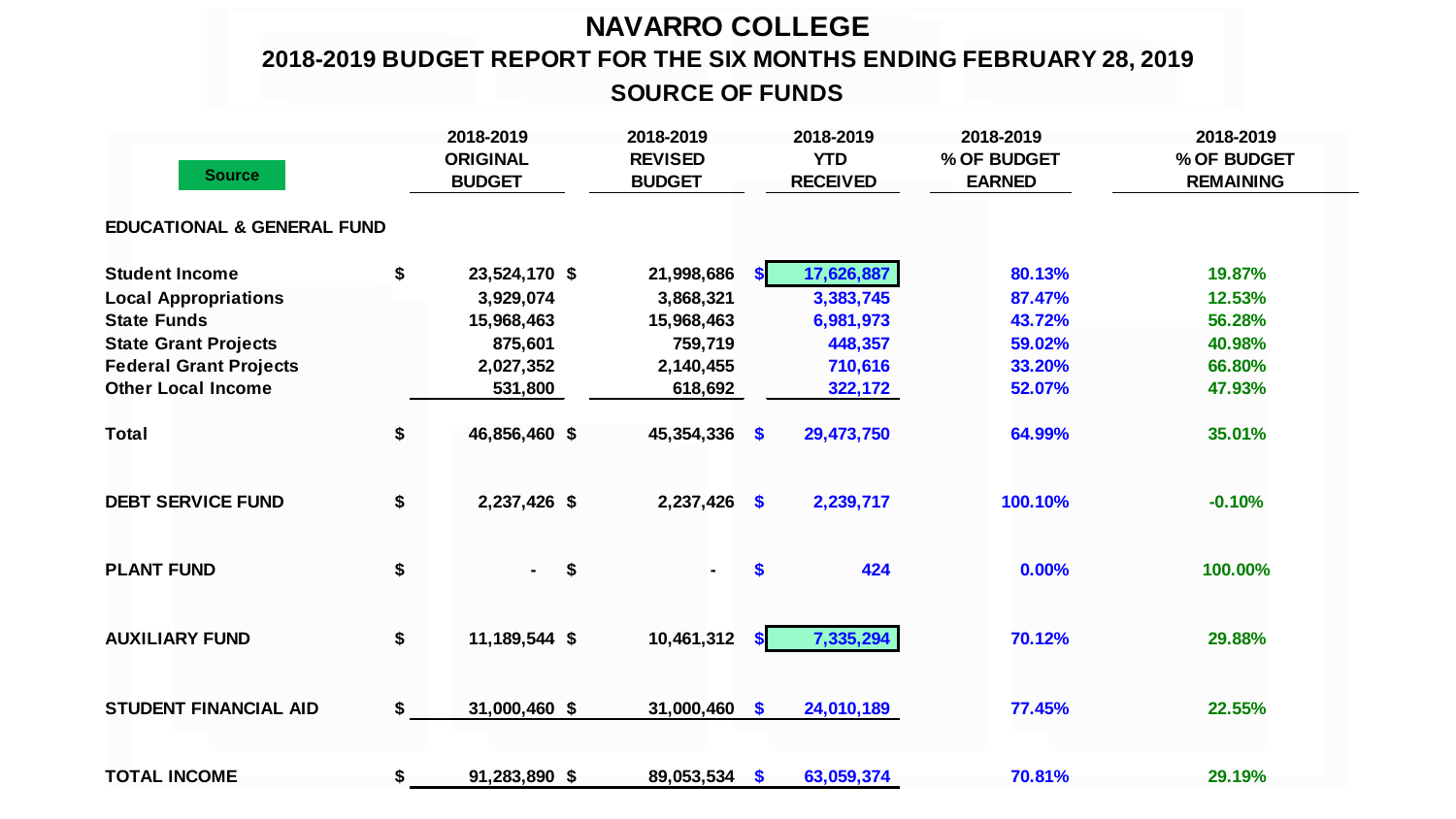#### **NAVARRO COLLEGE 2019-2020 BUDGET REPORT FOR THE SIX MONTHS ENDING FEBRUARY 29, 2020 DISBURSEMENT OF FUNDS**

| <b>Disbursement</b>                       |    | 2019-2020<br><b>ORIGINAL</b><br><b>BUDGET</b> | 2019-2020<br><b>REVISED</b><br><b>BUDGET</b> | 2019-2020<br><b>YTD</b><br><b>EXPENSED</b> | 2019-2020<br><b>OBLIGATED</b> | 2019-2020<br>% OF BUDGET<br><b>EXPENDED</b> | 2019-2020<br>% OF BUDGET<br><b>REMAINING</b> |
|-------------------------------------------|----|-----------------------------------------------|----------------------------------------------|--------------------------------------------|-------------------------------|---------------------------------------------|----------------------------------------------|
| <b>EDUCATIONAL &amp; GENERAL FUND</b>     |    |                                               |                                              |                                            |                               |                                             |                                              |
| <b>General Administration</b>             | \$ | 2,107,981 \$                                  | $2,186,322$ \$                               | 1,120,258                                  | \$<br>957,668                 | 95.04%                                      | 4.96%                                        |
| <b>Student Services</b>                   |    | 3,486,800                                     | 3,637,070                                    | 1,655,502                                  | 1,544,422                     | 87.98%                                      | 12.02%                                       |
| <b>General Institutional</b>              |    | 4,691,316                                     | 4,777,640                                    | 2,777,028                                  | 1,429,584                     | 88.05%                                      | 11.95%                                       |
| <b>Instructional Administration</b>       |    | 1,477,745                                     | 1,476,708                                    | 696,846                                    | 672,304                       | 92.72%                                      | 7.28%                                        |
| <b>Staff Benefits</b>                     |    | 6,886,252                                     | 6,586,252                                    | 2,797,890                                  | 3,307,843                     | 92.70%                                      | 7.30%                                        |
| <b>Resident Instruction:</b>              |    |                                               |                                              |                                            |                               |                                             |                                              |
| Academic                                  |    | 7,446,885                                     | 7,458,573                                    | 3,704,243                                  | 2,586,551                     | 84.34%                                      | 15.66%                                       |
| Career                                    |    | 6,155,696                                     | 6,220,785                                    | 3,215,131                                  | 2,270,568                     | 88.18%                                      | 11.82%                                       |
| <b>Planetarium</b>                        |    | 83,526                                        | 85,526                                       | 47,906                                     | 38,484                        | 101.01%                                     | $-1.01%$                                     |
| <b>Museum</b>                             |    | 168,326                                       | 174,326                                      | 84,268                                     | 66,503                        | 86.49%                                      | 13.51%                                       |
| <b>Events</b>                             |    | 103,604                                       | 100,052                                      | 45,582                                     | 26,113                        | 71.66%                                      | 28.34%                                       |
| Library                                   |    | 458,263                                       | 455,061                                      | 291,751                                    | 182,700                       | 104.26%                                     | $-4.26%$                                     |
| <b>Community Services</b>                 |    | 2,000                                         | 2,000                                        | 30                                         | 30                            | 3.00%                                       | 97.00%                                       |
| <b>Plant Maintenance &amp; Operations</b> |    | 3,908,867                                     | 3,932,696                                    | 1,618,994                                  | 1,587,322                     | 81.53%                                      | 18.47%                                       |
| <b>Appropriations</b>                     |    | 4,920,723                                     | 5,857,952                                    | 2,037,906                                  | 1,425,042                     | 59.12%                                      | 40.88%                                       |
| <b>State Grant Projects</b>               |    | 155,935                                       | 115,354                                      | 73,341                                     | 50,761                        | 107.58%                                     | $-7.58%$                                     |
| <b>Federal Grant Projects</b>             |    | 2,017,025                                     | 2,002,303                                    | 858,474                                    | 508,526                       | 68.27%                                      | 31.73%                                       |
| <b>Local Grant Projects</b>               |    | 34,026                                        | 33,847                                       | 22,325                                     | 28,604                        | 150.47%                                     | $-50.47%$                                    |
| <b>Total</b>                              | \$ | 44,104,970 \$                                 | 45,102,467 \$                                | 21,047,475                                 | \$<br>16,683,025              | 83.66%                                      | 16.34%                                       |
| <b>DEBT SERVICE FUND</b>                  | \$ | 2,238,934 \$                                  | $2,238,934$ \$                               | 141,165                                    | \$<br>1,918,323               | 91.99%                                      | 8.01%                                        |
| <b>PLANT FUND</b>                         | \$ | \$                                            | $225,470$ \$                                 | 12,408                                     | \$<br>2,704                   | 6.70%                                       | 93.30%                                       |
| <b>AUXILIARY FUND</b>                     | \$ | 10,422,427 \$                                 | 10,464,427 \$                                | 5,331,726                                  | \$<br>2,140,098               | 71.40%                                      | 28.60%                                       |
| <b>STUDENT FINANCIAL AID</b>              | \$ | 29,707,195 \$                                 | 29,707,195 \$                                | 23,331,643                                 | \$                            | 78.54%                                      | 21.46%                                       |
| <b>TOTAL DISBURSEMENTS</b>                | \$ | 86,473,526 \$                                 | 87,738,493 \$                                | 49,864,417                                 | \$<br>20,744,150              | 80.48%                                      | 19.52%                                       |